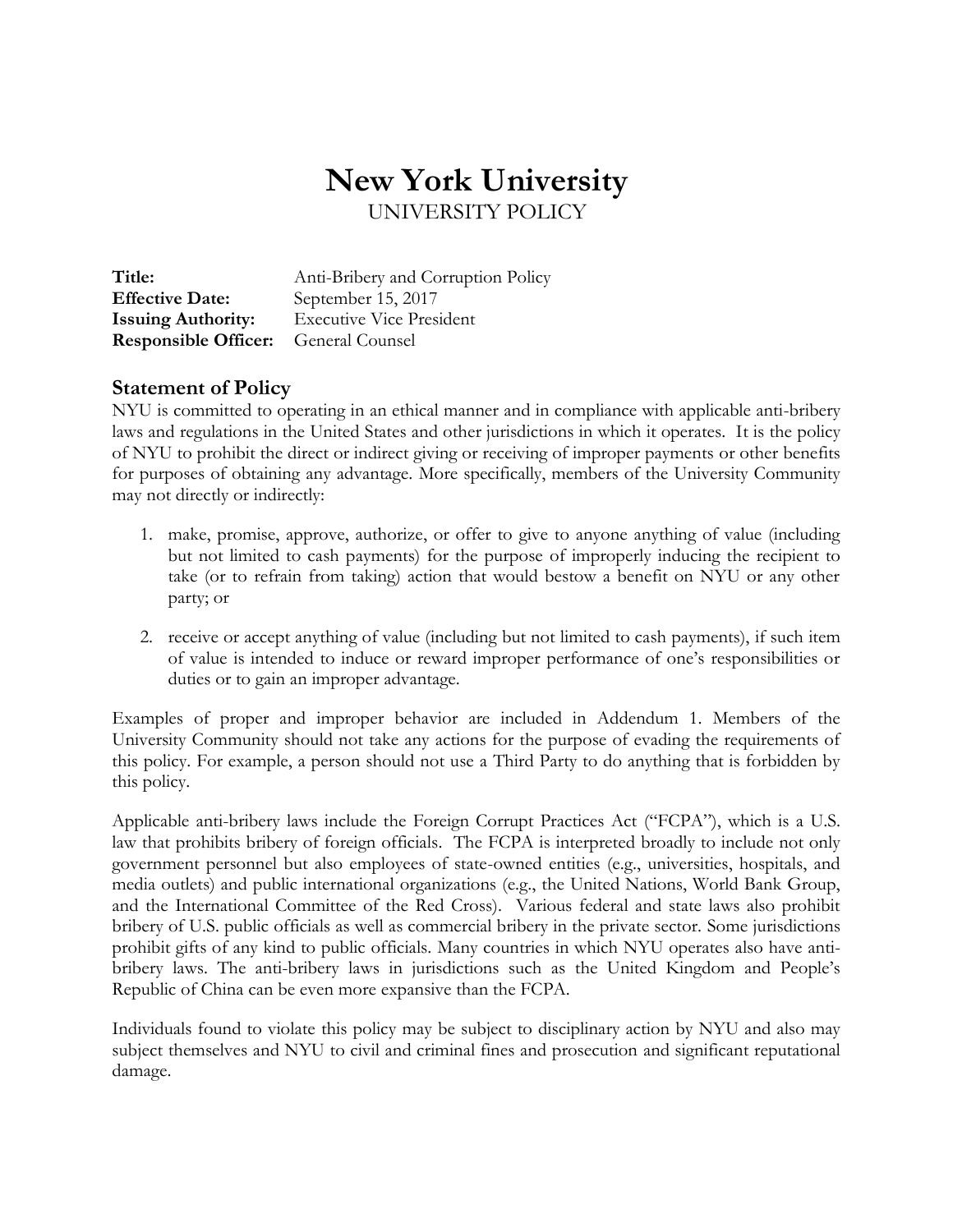# **Purpose of this Policy**

The purpose of this policy is to ensure that members of the University Community conduct University business in an ethical manner and understand and adhere to the requirements of all applicable anti-bribery laws and best practices.

# **Scope of this Policy**

This policy applies to all members of the University Community, wherever located, with respect to their activities for or on behalf of NYU or otherwise in connection with NYU activities.

## **Procedures for Implementation**

### **Dealing with Public Officials (Including Gifts to/from Public Officials)**

While it is the policy of NYU to prohibit the provision of improper payments or other benefits to all individuals (in both the private and public sectors), interactions with Public Officials are of heightened concern due to the increased risk for violations of applicable anti-bribery laws. Bribery of Public Officials is against the law in many countries and can result in criminal penalties for the individuals involved as well as for NYU.

U.S. Public Officials: For such reasons any direct or indirect dealings with U.S. Public Officials that involve the provision of anything of value to a U.S Public Official, including, but not limited to, the provision of any Gift/Favor, must be approved in advance by the Office of Government and Community Affairs (the "OGCA"). Please refer to NYU's Policy on Interaction with Government [Officials](https://www.nyu.edu/about/policies-guidelines-compliance/policies-and-guidelines/interaction-with-government-officials.html) for additional guidance on interactions with U.S. Public Officials, political campaign activity, and lobbying.

Non-U.S. Public Officials: A Gift/Favor to or from a non-U.S. Public Official that meets all of the following criteria is generally permitted:

- a) It does not include cash or a cash-equivalent (e.g., gift certificates, vouchers, or other items that can be readily exchanged for cash);
- b) It is not intended to improperly influence or reward any person regarding any matter or transaction involving NYU or another party;
- c) It is unsolicited, given infrequently, and given openly, not secretly;
- d) It does not breach any other law or NYU policy;
- e) It is given or received in NYU's name and not in the name of the individual member of the University Community;
- f) It is of an appropriate type and value, given at an appropriate time, taking into account the motive, local custom and laws, and the rules of the employer of the Third Party making or receiving the Gift/Favor; and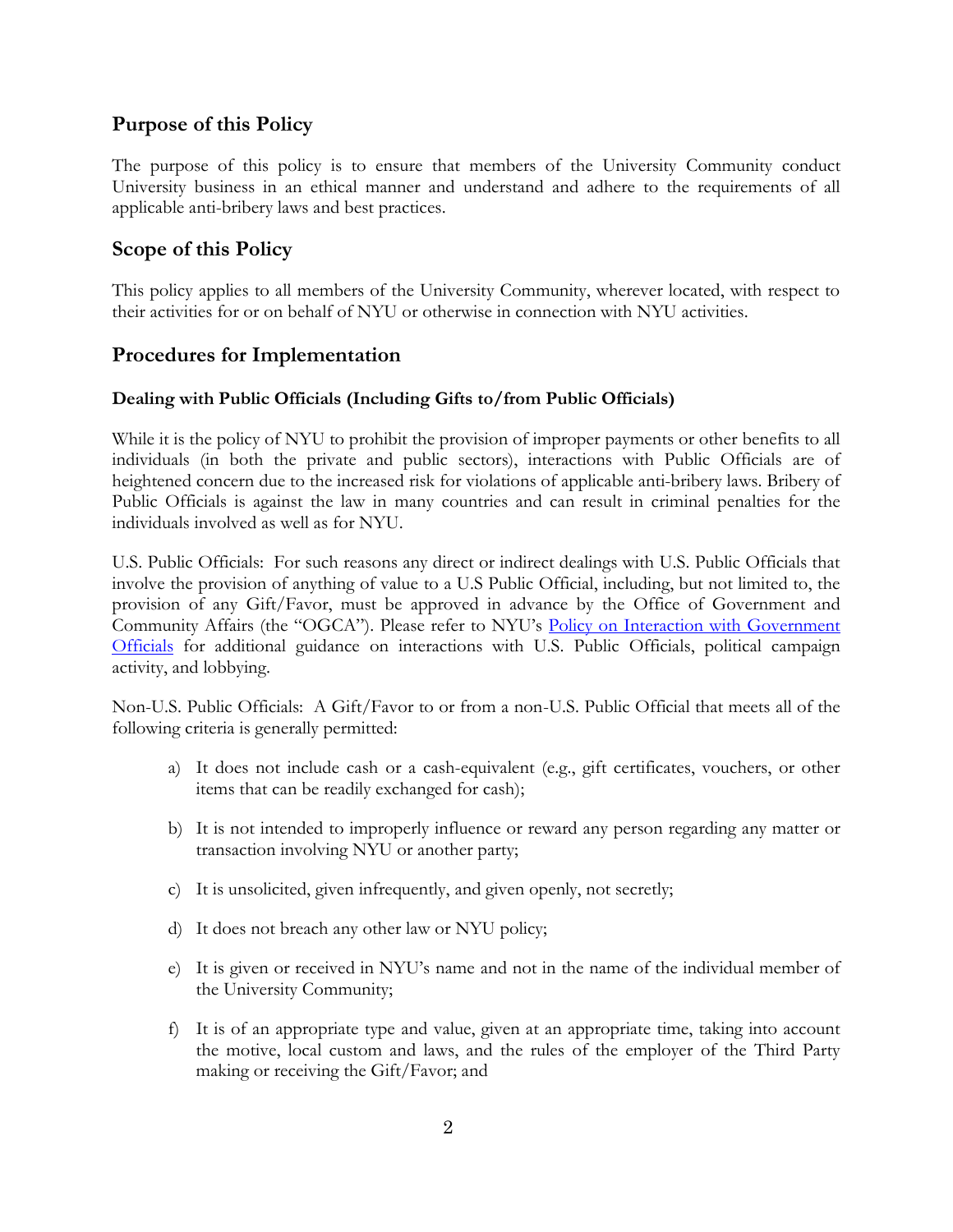g) It has a value of less than US\$100.

If there are questions about whether a Gift/Favor meets all of the criteria, please contact the Office of General Counsel. Any Gift/ Favor to or from a non-U.S. Public Official that does not meet the criteria outlined above must be approved in advance by the Office of General Counsel. Employment, internship (paid or unpaid), or admission opportunities may not be used as a Gift or Favor for non-U.S. Public Officials.

### **Providing or Receiving Gifts/Favors: Persons Other than Public Officials**

Providing Gifts/Favors to, and receiving Gifts/Favors from, Third Parties on behalf of NYU can play an important role in strengthening relationships and promoting the educational and research mission of NYU. However, the provision or receipt of Gifts/Favors that are excessive or inappropriate may create the appearance of impropriety or violate anti-bribery laws.

The principal guide in providing or receiving Gifts/Favors is a rule of reasonableness. These practices vary among cultures and what may be normal or acceptable in one culture may not be normal or acceptable in another. Members of the University Community should always consider whether a Gift/Favor is reasonable and justifiable, taking into account all relevant circumstances, including the intentions of the parties and whether they or their colleagues would be comfortable seeing the Gift/Favor reported publicly.

A Gift/Favor that is not directly or indirectly provided to or received from a Public Official and that meets all of the following criteria is generally permitted:

- a) It does not include cash or a cash-equivalent (e.g., gift certificates, vouchers, or other items that can be readily exchanged for cash);
- b) It is not intended to improperly influence or reward any person regarding any matter or transaction involving NYU or another party;
- c) It is unsolicited, given infrequently, and given openly, not secretly;
- d) It does not breach any other law or NYU policy;
- e) It is given or received in NYU's name and not in the name of the individual member of the University Community; and
- f) It is of an appropriate type and value, given at an appropriate time, taking into account the motive, local custom and laws, and the rules of the employer of the Third Party making or receiving the Gift/Favor.

If there are questions about whether a Gift/Favor meets all of the criteria, please contact the Office of General Counsel. Any Gift/Favor that does not meet all of the criteria must be approved in advance by the Office of General Counsel.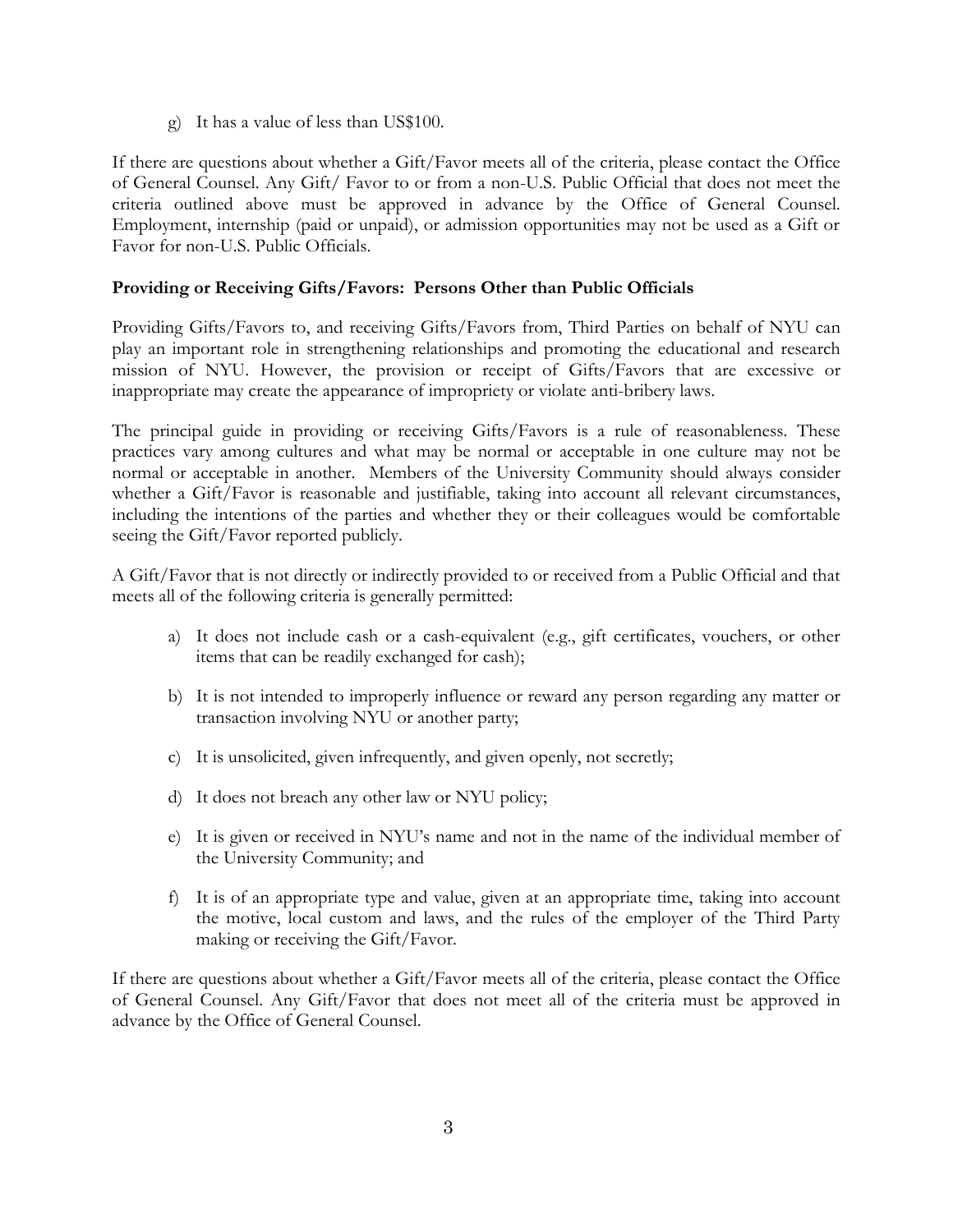The reimbursement of travel expenses of Third Parties may not be used as a Gift/Favor and is permissible only when the travel serves a legitimate University purpose, is appropriately documented, and complies with NYU's [Business Expenses Policy.](https://www.nyu.edu/content/dam/nyu/compliance/documents/BusinessExpensesPolicy.pdf)

### **Facilitating Payments**

Facilitating payments are not permissible under this policy other than as specified below. A facilitating payment is a payment made to a Public Official to further routine governmental action (e.g., processing visas, clearing customs, providing police protection, or providing mail services) that is of a non-discretionary nature (i.e., that the official is already bound to perform). A legally mandated administrative fee for expediting government services is not a prohibited facilitating payment (in such cases, a proper receipt should be retained). A facilitating payment may be made by a member of the University Community or on that person's behalf to secure the personal health or safety of members of the University Community from imminent threats of physical harm (mere economic coercion does not satisfy this criterion). Any such payment should be reported to the Office of General Counsel

### **Engaging Third Parties**

NYU may be held liable for the actions of Third Parties acting for or on its behalf. Thus, Third Parties may not engage in activities in which a member of the University Community may not engage when acting for or on NYU's behalf. To minimize the risk of potential liability resulting from the acts of others, a Third Party may only be engaged after the department, school or unit engaging the Third Party on NYU's behalf performs due diligence to verify that the Third Party is reputable and committed to operating in an ethical and legally compliant manner. Where appropriate based on an assessment of risk, this policy will be communicated to Third Parties and appropriate contractual arrangements will be implemented to ensure compliance by such Third Parties.

## **Compliance Training**

To promote this policy, members of the University Community, including, but not limited to, Senior Administrators, staff in Procurement, University Development and Alumni Relations, Office of Global Programs, and Office of Sponsored Programs, and other staff who may have interactions with Public Officials or Third Parties in the performance of their University activities (e.g., researchers and faculty), will undergo periodic compliance training. NYU will provide and make available appropriate educational and training programs and resources.

### **Accounting Books and Records**

Compliance with the accounting and internal control procedures of NYU, including, but not limited to, NYU's Business Expenses Policy, Expense Reimbursement Policy, Petty Cash Funds Policy, Purchasing Policies and Procedures Manual, and Sponsored Programs Administration Post-Award Handbook, is mandatory to ensure all accounting records, payments by or on behalf of NYU, expenditures, expense reports, invoices, vouchers, Gifts, and any other business expenses are accurately and reliably reported and recorded. False or misleading entries or invoices are prohibited. In addition to being required and governed by applicable accounting standards, maintaining accurate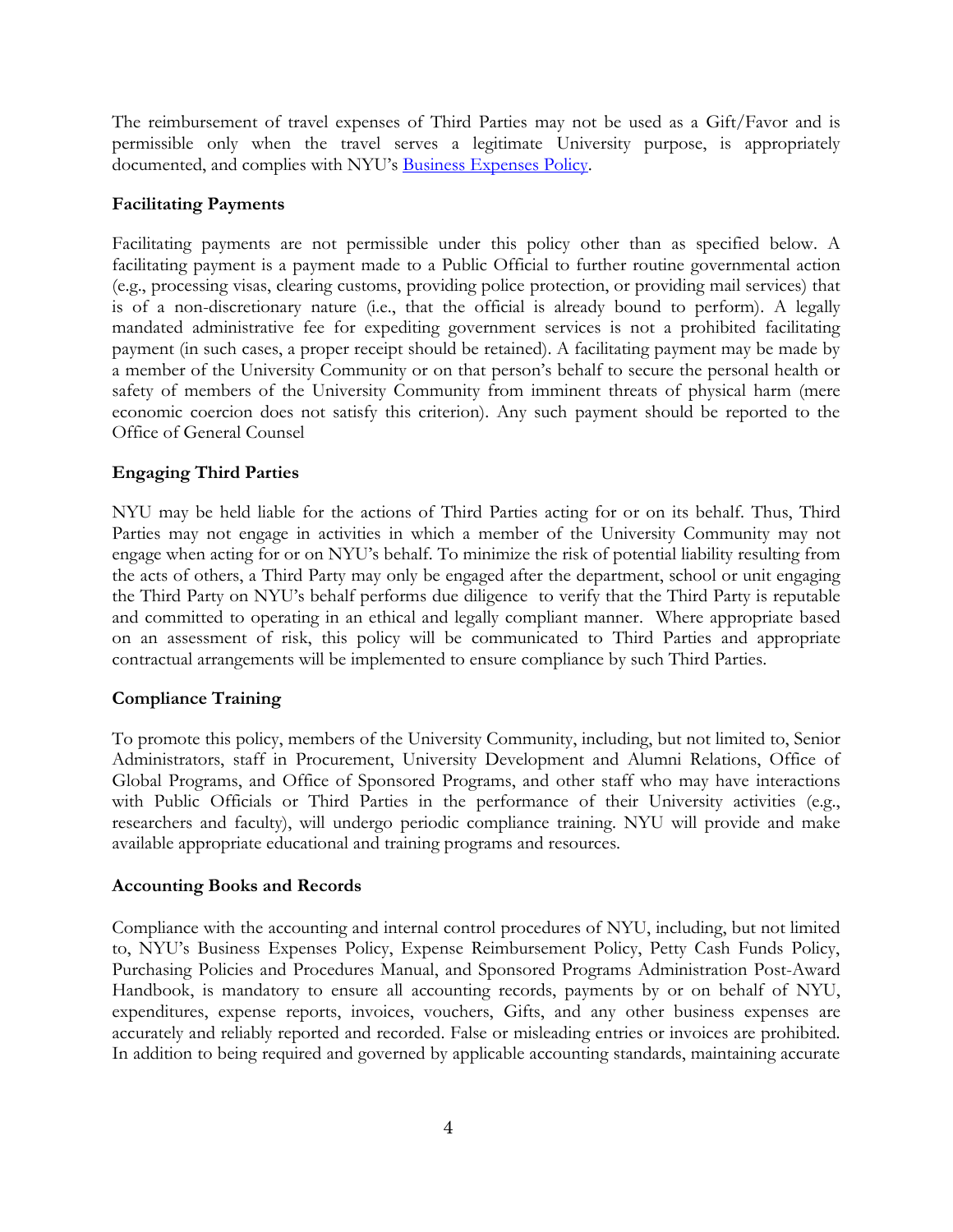books and records and adequate internal accounting controls is required under many anti-bribery laws and is an international best practice for preventing improper behavior.

## **Reporting**

Members of the University Community should report immediately any suspected or actual violations of this policy or anti-bribery laws. Complaints should be made in accordance with the Compliance Complaint Policy.

### **Consequences of Violation**

Any member of the University Community who violates this policy may be subject to disciplinary action, up to and including dismissal or expulsion, as applicable. Third Parties who violate this policy are subject to termination of all relationships with NYU. Violations of this policy may also result in civil and criminal penalties for such individuals in multiple jurisdictions.

# **Policy Definitions**

"Gift/Favor" means anything of value, including, but not limited to, money, stored-value cards, gratuities, commissions, rebates, loans, loan guarantees, payment of debts, transportation, use of property, charitable donations, medical treatments, medication, entertainment, hospitality, travel, internships (paid or unpaid), employment opportunities, admission opportunities, goods, or services.

"NYU" means New York University and all University Affiliates, and includes the schools, colleges, institutes, and other administrative units of New York University, all University Affiliates, and the Global Network University sites.

"Public Official" means (i) any officer or employee of a government or any department, agency or instrumentality thereof (which includes a government-owned or government-controlled state enterprise) or of a public international organization, such as the United Nations; (ii) any person acting in an official capacity for or on behalf of a government or government entity or of a public international organization, any political party or party official or any candidate for political office (including, for example, consultants who hold government positions or act in an official capacity on behalf of a government, employees of companies owned or controlled by governments, civil servants, administrative and judicial officers, political candidates and members of the military); and (iii) family members and close personal friends of any of the foregoing, even if they are not otherwise associated with a government or public office.

"Senior Administrators" means, with respect to New York University, the members of New York University's leadership team, and with respect to each University Affiliate, the directors, officers, and key employees of the University Affiliate.

"Third Party(ies)" includes all joint venture partners, agents, contractors, distributors, consultants, vendors, individuals and any other third party representatives retained in connection with the operations of the University.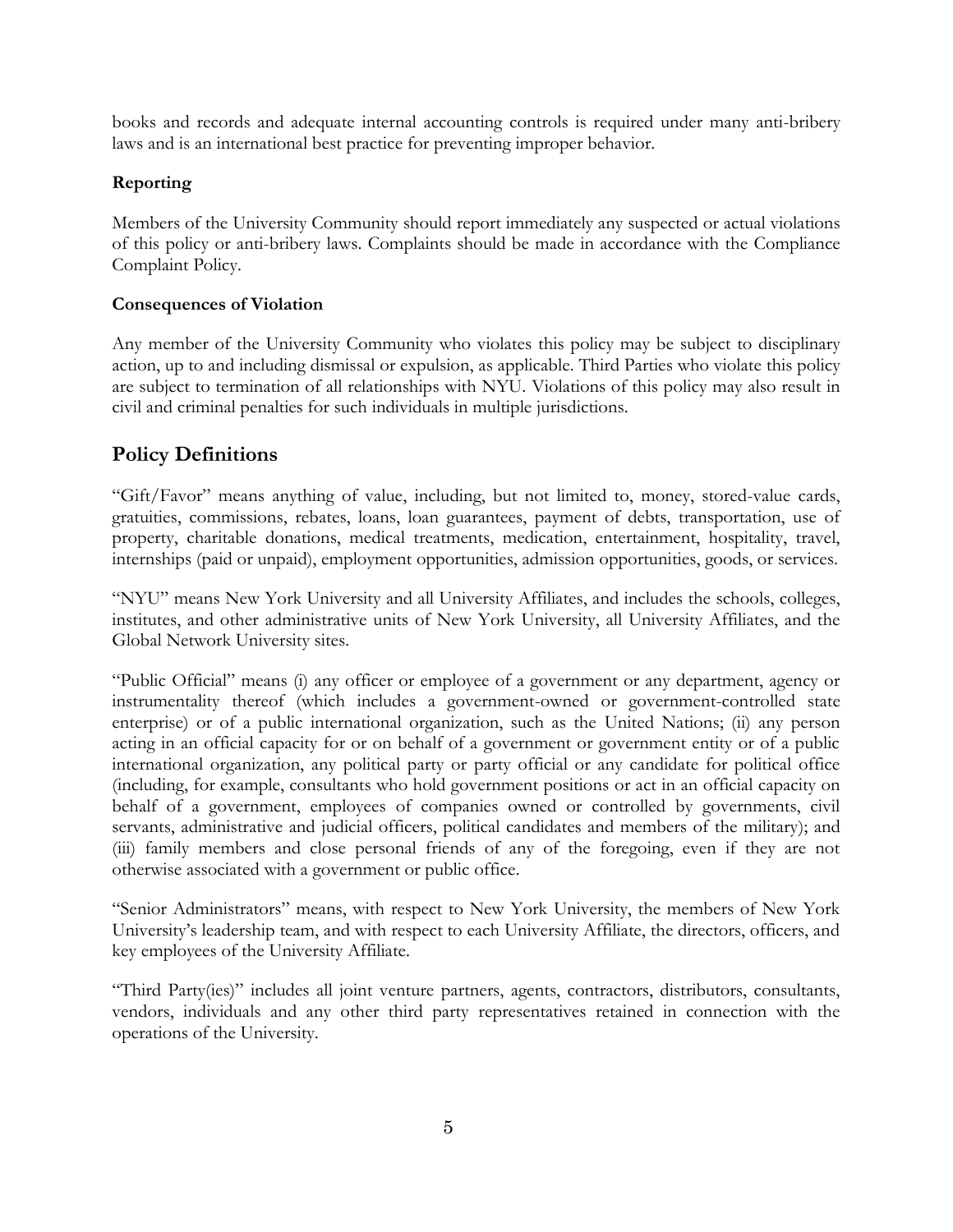"University Community" means the trustees, directors, officers, employees, and volunteers of NYU; and Third Parties. Students generally are not considered to fall within this definition except when (i) they undertake work for NYU that is not a normal part of their course of study or (ii) they act in a formal or official representative capacity for NYU or in connection with an NYU-related activity.

"University Affiliates": consist of those entities controlled, directly or indirectly, by NYU through (a) ownership of more than 50% of the ownership interests in the entity or (b) the power to appoint or elect a majority of the organization's governing body (e.g., directors or trustees). A University Affiliate may adopt its own anti-bribery policy as necessary or advisable to comply with local laws and practices provided that such policy is consistent with and no less restrictive than this policy.

# **Related Policies**

[Academic Conflict of Interest and Conflict of Commitment](https://www.nyu.edu/content/dam/nyu/compliance/documents/AcademicCOI.2013.pdf) [Business Expenses Policy](http://www.nyu.edu/content/dam/nyu/compliance/documents/BusinessExpensesPolicy.June2017.pdf) [Compliance Complaint Policy](https://www.nyu.edu/content/dam/nyu/compliance/documents/ComplianceComplaintPolicy2015.pdf) [Conflict of Interest Policy for Trustees, Officers, and Senior Administrators](https://www.nyu.edu/content/dam/nyu/compliance/documents/ConflictsofInterestPolicy2.23.16.pdf) [Employee Policy on Conflicts of Interest](https://www.nyu.edu/content/dam/nyu/compliance/documents/EmployeeConflictsofInterest.2016.pdf) [Expense Reimbursement Policy](https://www.nyu.edu/content/dam/nyu/compliance/documents/ExpenseReimbursementPolicy.pdf) [Interaction with Government Officials](https://www.nyu.edu/about/policies-guidelines-compliance/policies-and-guidelines/interaction-with-government-officials.html) Policy [Petty Cash Funds](https://www.nyu.edu/content/dam/nyu/compliance/documents/PettyCashFundsPolicy3.26.12.pdf) [Purchasing Policies and Procedures Manual](https://www.nyu.edu/content/dam/nyu/compliance/documents/PurchasingPoliciesProcedures.2015.Edition21.pdf) [Sponsored Programs Administration Post-Award Handbook](https://www.nyu.edu/research/resources-and-support-offices/sponsored-programs-administration-handbook.html)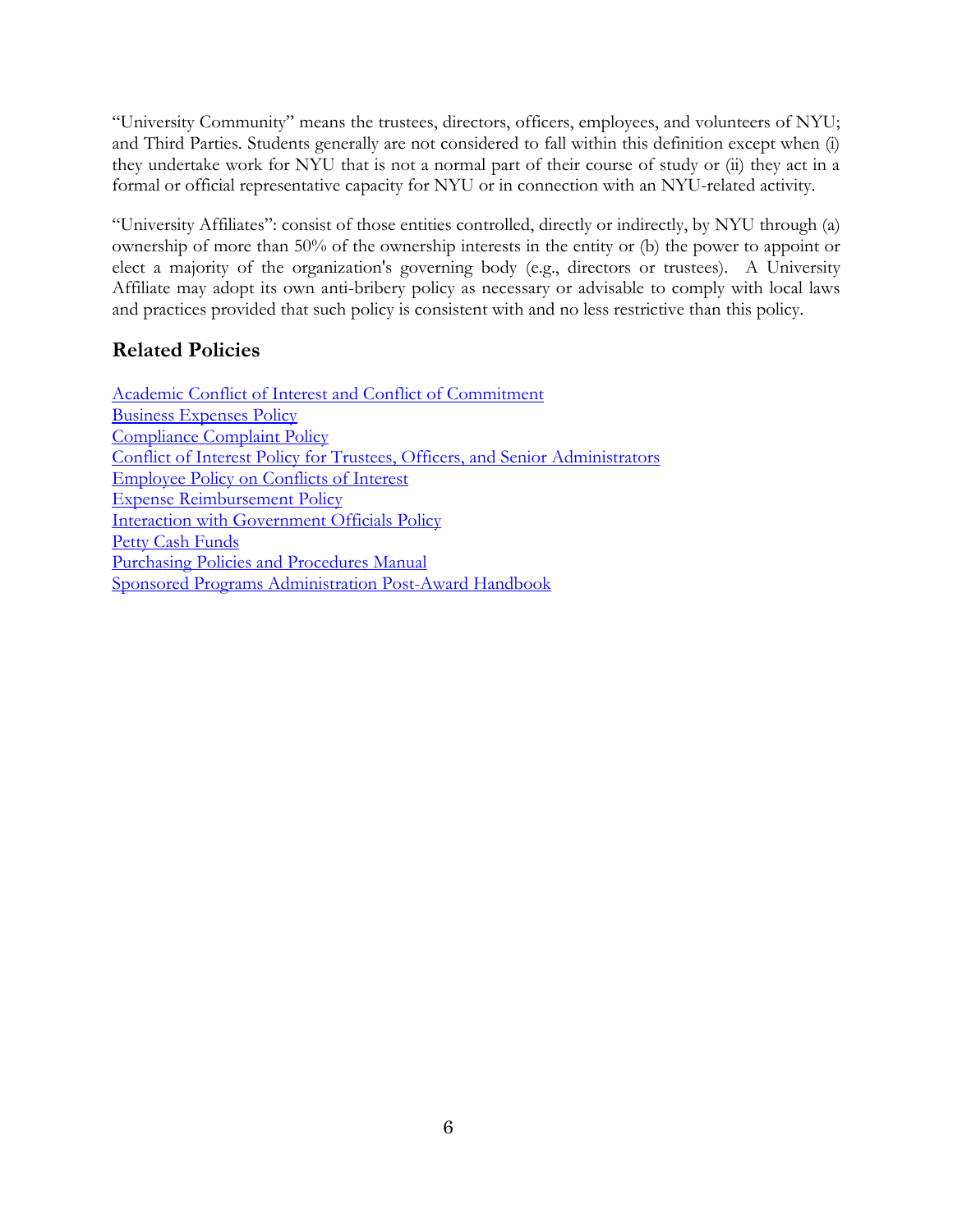### **Addendum 1: Examples of Proper and Improper Behavior**

### Example A

A Member of the NYU Board of Trustees invites the Minister of Education in Foreign Country ABC to New York to discuss whether NYU will be permitted to open a study abroad campus in Foreign Country ABC. The Minister flies first class, stays in a hotel suite, and brings family members, all at NYU's expense. At lunch, the Board Member presents the Minister with an expensive bottle of champagne and tickets to a Broadway show. Such lavish entertainment and hospitality for a Public Official is prohibited under this policy and in many jurisdictions in which NYU operates.

### Example B

The dean of an NYU school travels to Foreign Country ABC to meet with the leadership of a public university to discuss a proposed academic collaboration. During an introductory meeting, the NYU dean gives books published by NYU faculty members relating to the topic of the proposed academic collaboration to each of the three members of the public university's leadership present for the meeting. The value of the books presented to each member of the public university's leadership is approximately \$60. This Gift/Favor, which is an expression of goodwill and is intended to introduce the members of the public university's leadership to NYU faculty and to promote the academic collaboration, is permissible because it meets all of the criteria for a Gift/Favor to a Non-U.S. Public Official.

### Example C

On a trip to Foreign Country ABC with students and professors, an NYU administrator arranging the trip makes a payment in cash directly to a customs official at the airport so that the customs official will release equipment being brought into the country for the academic program. The payment is not an official fee or required under the laws of Foreign Country ABC and is made to the customs official and not to the government of Foreign Country ABC. This is a facilitation payment, which is prohibited under this policy and in many jurisdictions in which NYU operates.

### Example D

An NYU faculty member is conducting research in Foreign Country ABC when a coup occurs, and the government of Foreign Country ABC is overthrown. The situation on the ground is unstable, and the faculty member's personal safety is at risk. The faculty member purchases a plane ticket on the first flight out of the country but when s/he is going through immigration at the airport, an immigration official demands a bribe of \$500 (i.e., a payment that is not an official fee or otherwise required by the laws of Foreign Country ABC) to allow the faculty member to board the flight. The faculty member may pay the \$500 and any other amount necessary to ensure the faculty member's personal safety. As soon as practicable, the faculty member should report the incident and the payment to the Office of General Counsel.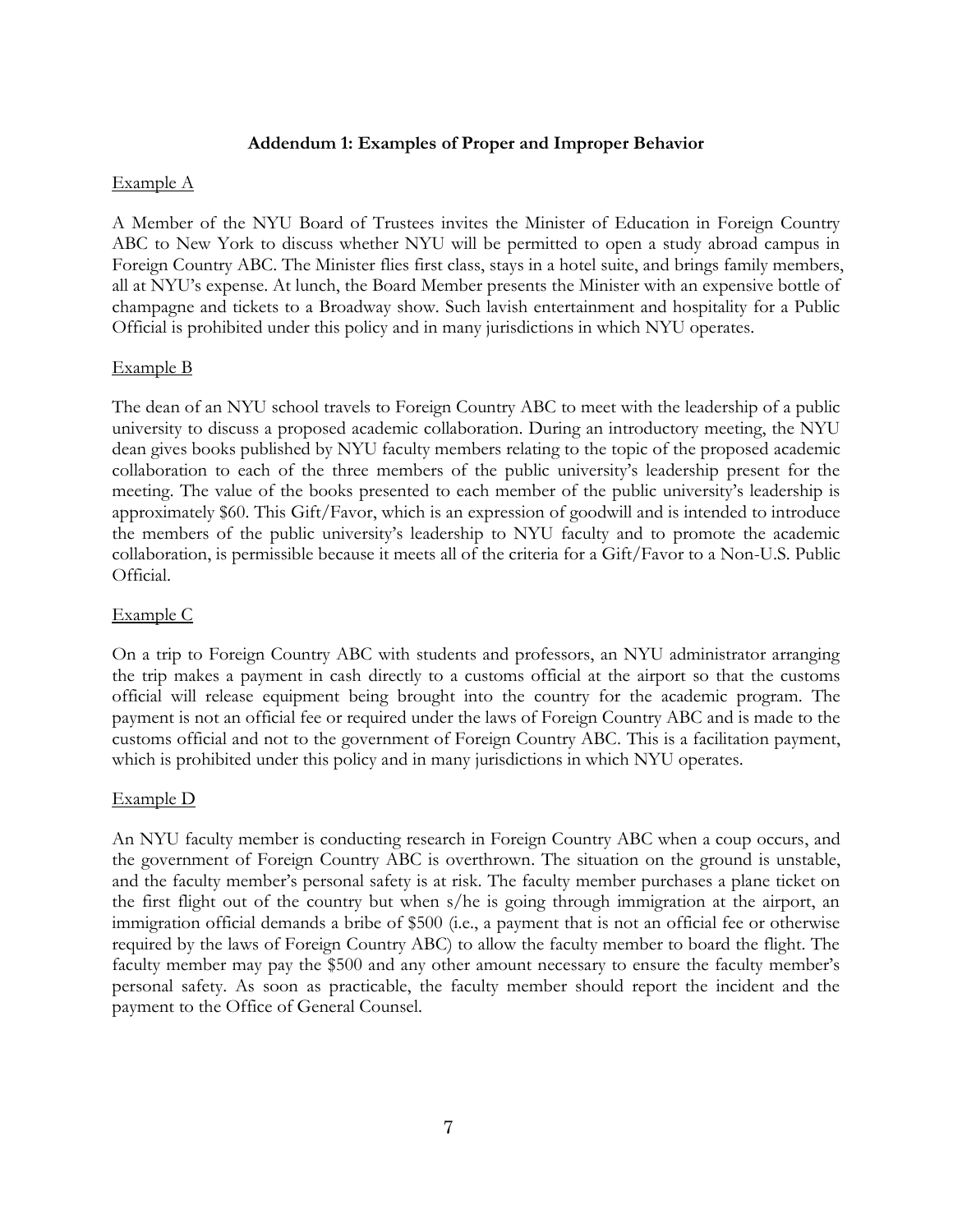#### Example E

An NYU administrator who is involved with procurement of services on behalf of NYU is approached by a new supplier and offered (at the expense of the supplier) a vacation in Paradise, including a room at the Swankiest Hotel. The supplier says the offer is to seal the deal on a forthcoming tender. This is likely to be interpreted as an attempt to improperly influence the University's actions in a tender and should be refused. Acceptance of such gifts is prohibited under this policy and in many jurisdictions in which NYU operates. This prohibition applies whether the trip is accepted by the NYU administrator or anyone to whom the NYU administrator offers the trip (e.g., NYU student, faculty or administrator or a family member or friend of the NYU administrator).

### Example F

An NYU employee (faculty or administrator) attends an academic or business conference where a current NYU vendor is a main sponsor. As part of its conference sponsorship, the vendor hosts a dinner at a popular local restaurant and invites current and potential clients, including the NYU employee, to attend. At the end of the meal, representatives of the vendor hand out vendor branded t-shirts and mugs. The NYU employee's attendance at the dinner and receipt of the vendor branded merchandise is permissible because it meets all of the criteria for a Gift/Favor from a Third Party that is not a Public Official and is consistent with applicable NYU policies.

### Example G

A Third Party offers to give a family member of an NYU faculty member a job in Foreign Country ABC, but makes it clear that in return they expect the NYU faculty member to use her position to influence the chances of the Third Party's niece being admitted into NYU. Never having met the niece, the NYU faculty member agrees to speak with the Dean of Admissions. Acceptance of such job is prohibited under this policy and in many jurisdictions in which NYU operates.

### Example H

An NYU faculty member meets with a government official in Foreign Country ABC who is responsible for issuing a permit that the faculty member needs for a research project in Foreign Country ABC. The faculty member offers to help a child of the government official obtain an unpaid internship at NYU with the intention of influencing the government official to issue the permit needed for the research. Offering anything of value, whether cash or employment or internship (paid or unpaid) or admission to NYU, to induce the recipient to take an action that would benefit NYU is prohibited under this policy and in many of the jurisdictions in which NYU operates.

### Example I

A member of the University Community meets with a potential institutional collaborator (other than a Public Official). At the conclusion of the meeting, a representative of the collaborating institution offers the member of the University Community a painting valued at \$5,000 as a personal gift. Because of the gift giving culture where the collaborating institution is located, the member of the